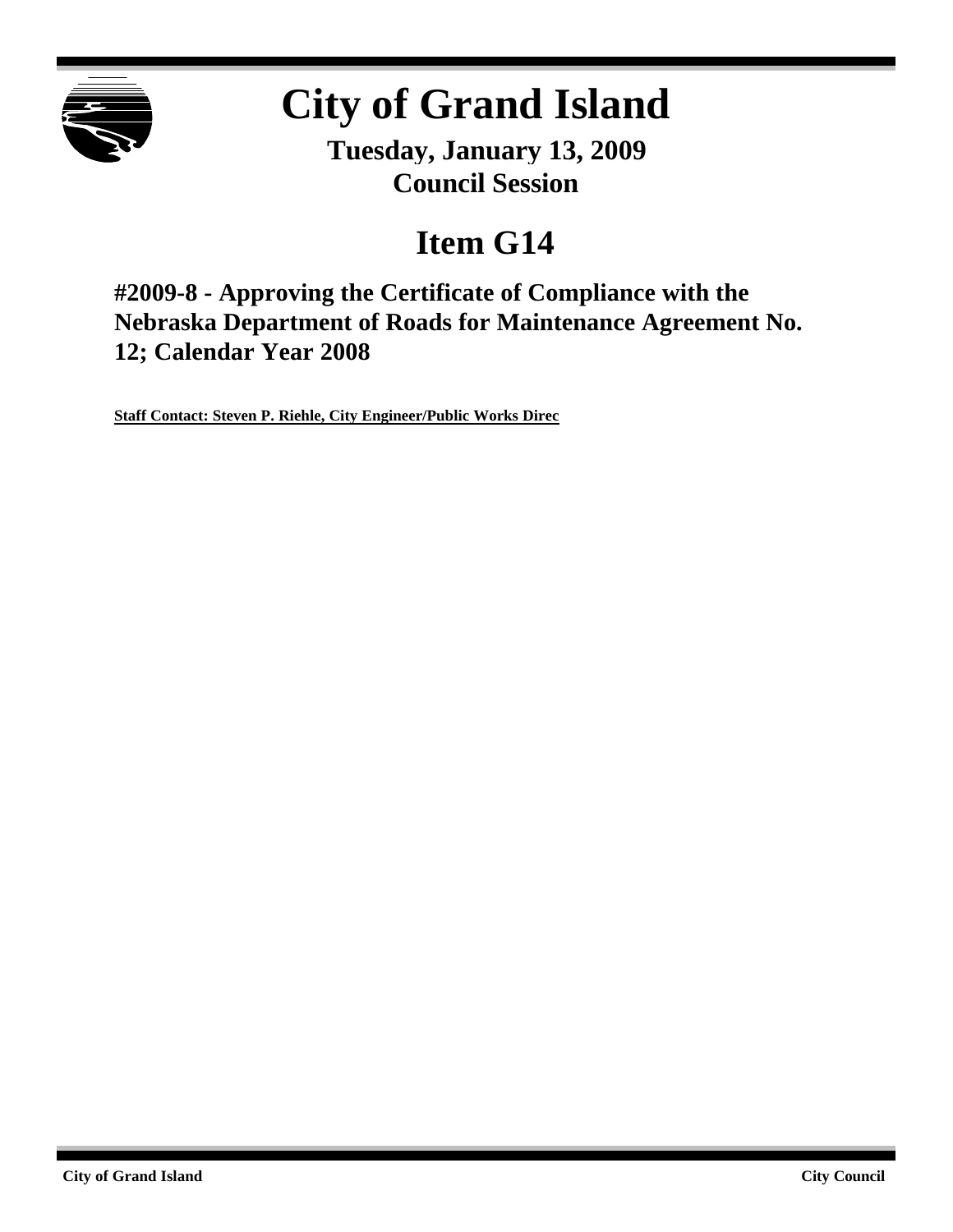### **Council Agenda Memo**

| From:           | Steven P. Riehle, Public Works Director                                                                                                  |
|-----------------|------------------------------------------------------------------------------------------------------------------------------------------|
| <b>Meeting:</b> | January 13, 2009                                                                                                                         |
| Subject:        | Approving the Certificate of Compliance with the<br>Nebraska Department of Roads for Maintenance<br>Agreement No. 12; Calendar Year 2008 |
| Item $\#$ 's:   | $G-14$                                                                                                                                   |
| $Presenter(s):$ | Steven P. Riehle, Public Works Director                                                                                                  |

#### **Background**

The City of Grand Island and the Nebraska Department of Roads have an agreement for the maintenance of state highways within the city limits. Maintenance responsibilities for state highways within the corporate city limits are defined by state statue.

The Nebraska Department of Roads (NDOR) is responsible for the maintenance of the highway lanes through a community and the city is responsible for the maintenance of any highway widening including parking, additional thru lanes or left turn lanes.

#### **Discussion**

The agreement requires the City to certify that it has completed the maintenance work required by the agreement for the 2008 calendar year.

The NDOR performs snow removal on NE Highway 2, US Highway 281, US Highway 34, and a portion of US Highway 30 from the west city limits to Johnstown Road. The City performs snow removal on US Highway 30 from Johnstown Road through town to the east city limits at Shady Bend Road. The City performs the surface maintenance on all state highways within the city limts. The net result of this exchange of services is a payment by the Nebraska Department of Roads to the City of Grand Island in the amount of \$36,198.30.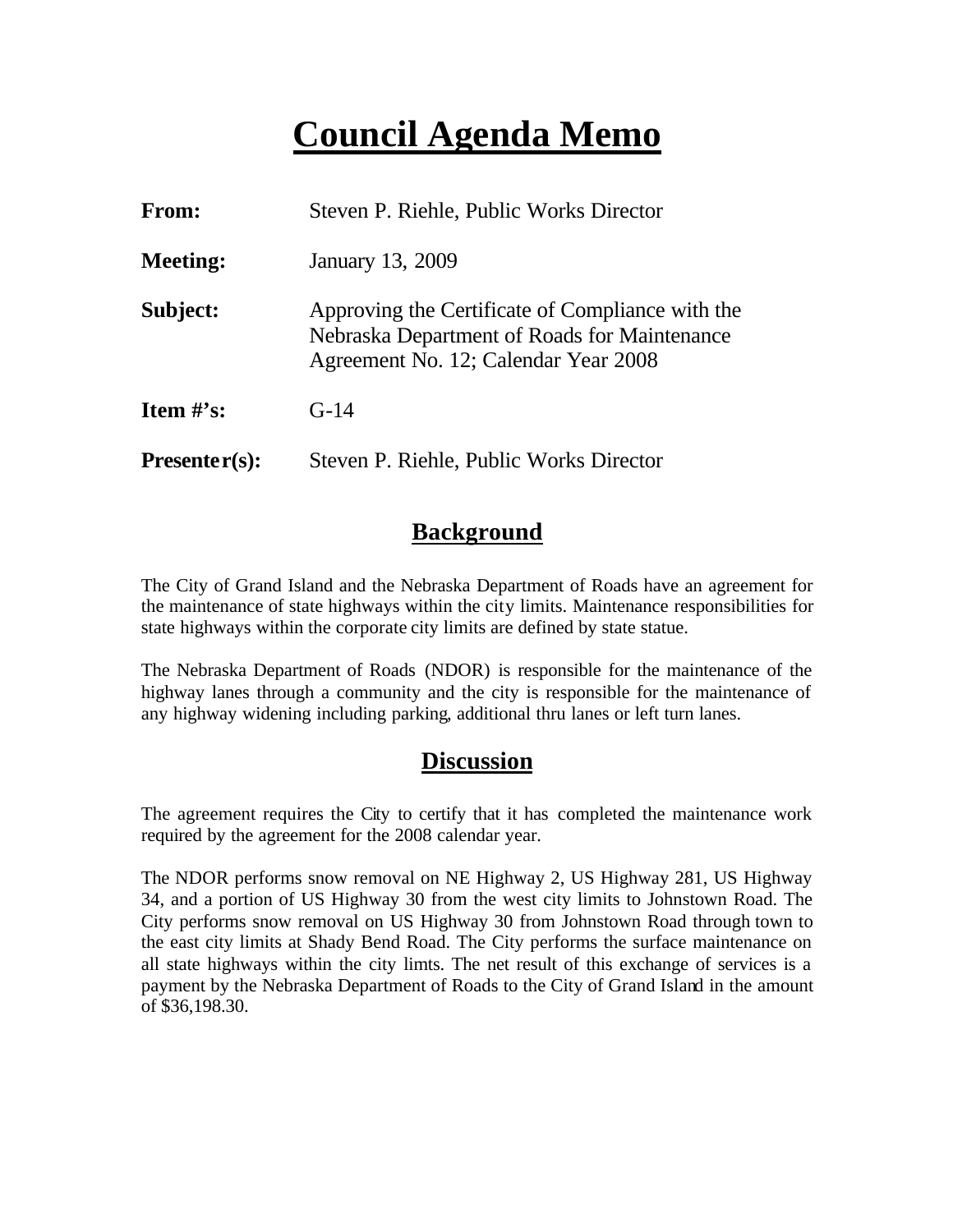### **Alternative Motions**

It appears that the Council has the following alternatives concerning the issue at hand. The Council may:

- 1. Move to approve a resolution authorizing the Mayor to sign the Certificate of Compliance.
- 2. Refer the issue to a Committee
- 3. Postpone the issue to future date
- 4. Take no action on the issue

#### **Recommendation**

Public Works Administration recommends that the Council pass a resolution authorizing the Mayor to sign the Certificate of Compliance.

#### **Sample Motion**

Move to approve the Cerfiticate of Compliance for Maintenance Agreement No. 12.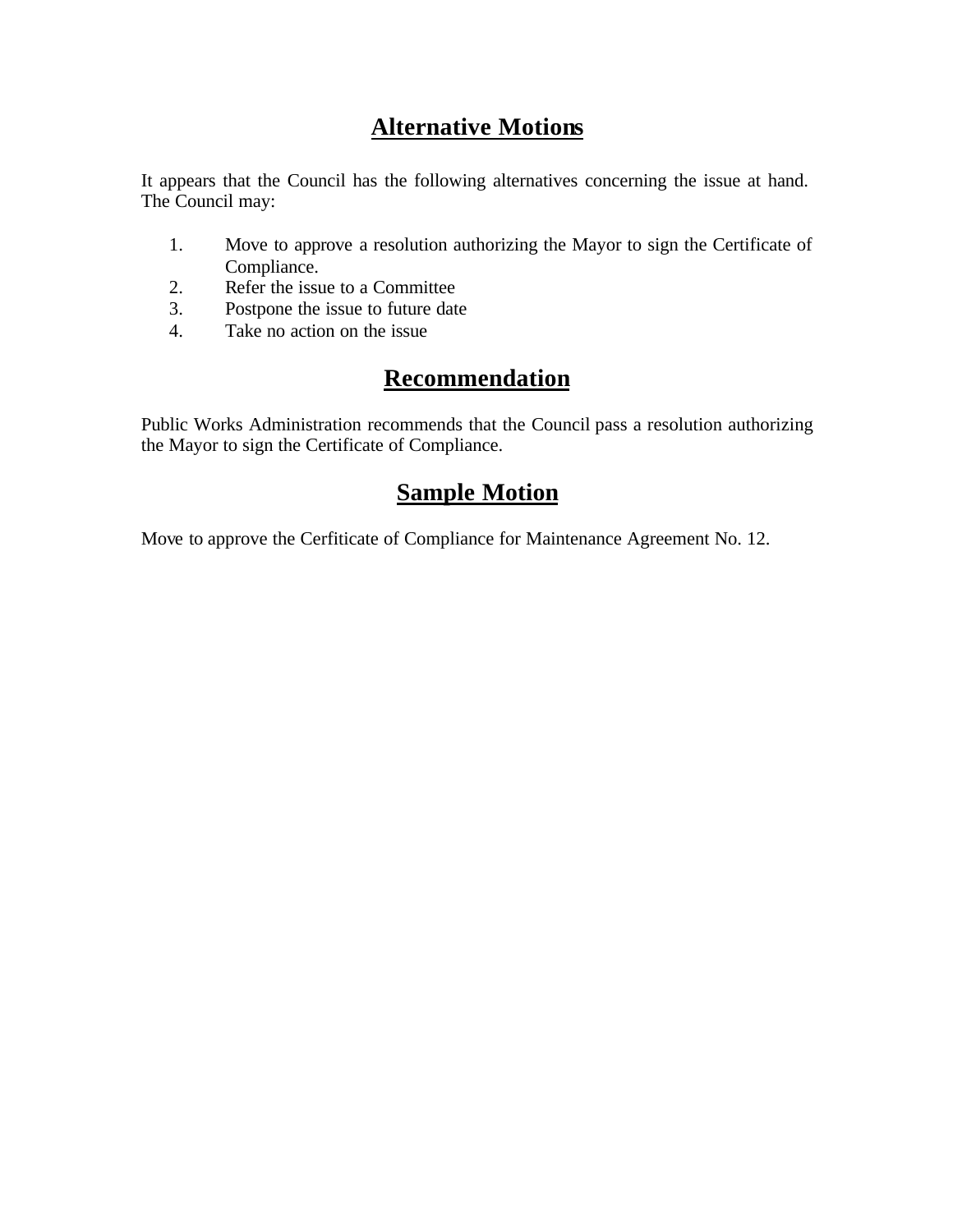

### **CERTIFICATE OF COMPLIANCE**

Maintenance Agreement No. 12 Maintenance Agreement between the Nebraska Department of Roads and the Municipality of GRAND ISLAND Municipal Extensions in GRAND ISLAND

We hereby certify that all roadway surface maintenance has been accomplished as per terms of the Maintenance Agreement specified above.

As per Section 8d of the Agreement, we are submitting this certificate to District Engineer WESLEY WAHLGREN, Department of Roads, GRAND ISLAND, Nebraska.

City Clerk

Mayor

I hereby certify that all roadway snow removal was performed as per the above listed agreement and payment for the same should be made.

District Engineer, Department of Roads

|                     | <b>Example 2 For Office Use Only and Service State</b> | $\mathcal{L}^{\mathcal{L}}(\mathcal{F})$ is the density of $\mathcal{L}^{\mathcal{L}}(\mathcal{F})$ |
|---------------------|--------------------------------------------------------|-----------------------------------------------------------------------------------------------------|
| Agreement No.:      |                                                        |                                                                                                     |
| Pay/Bill Code:      |                                                        |                                                                                                     |
| Contractor No.:     |                                                        |                                                                                                     |
| Amount.             |                                                        |                                                                                                     |
| DR Form 508, Dec 08 |                                                        |                                                                                                     |